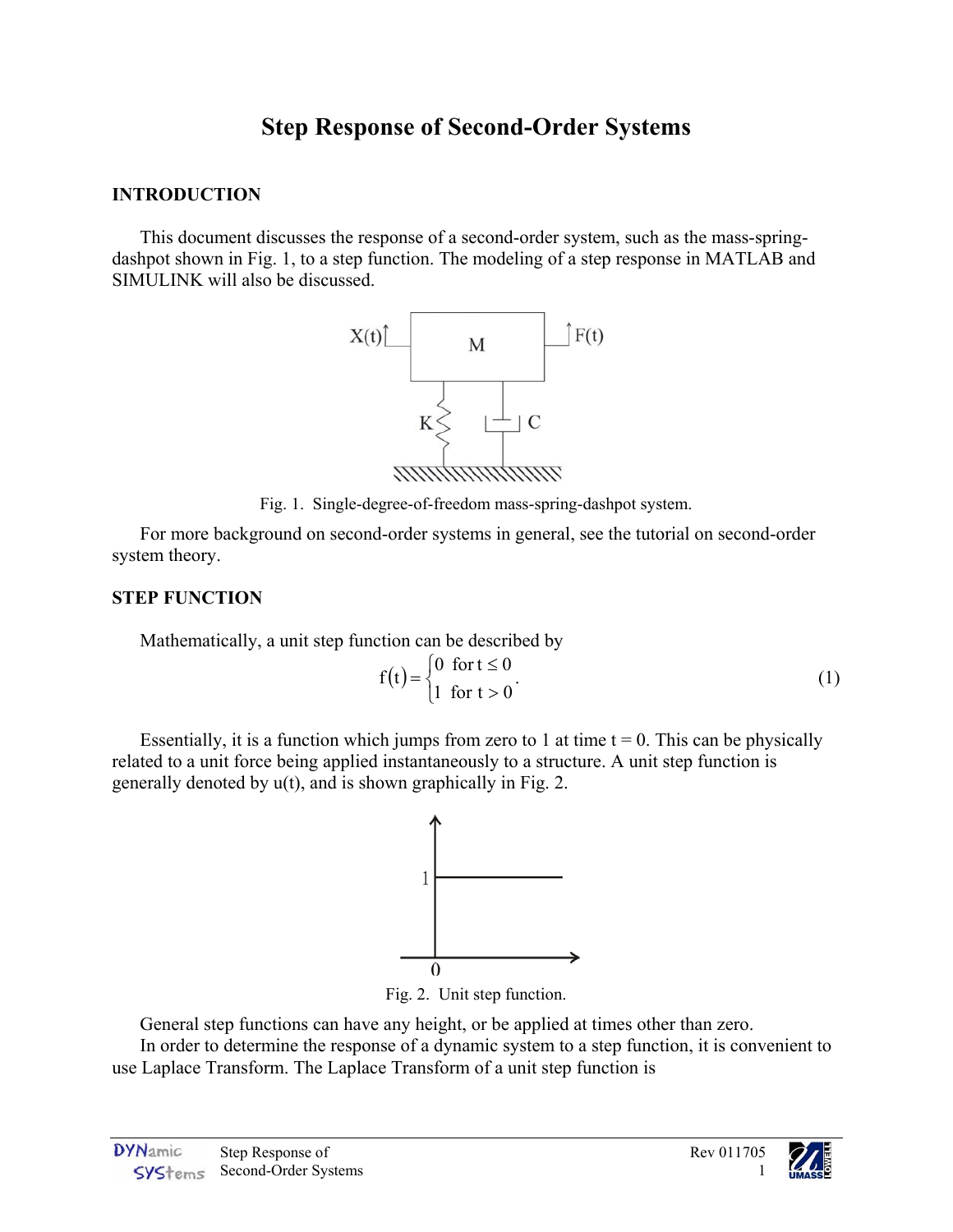<span id="page-1-1"></span><span id="page-1-0"></span>
$$
L\{u(t)\} = \frac{1}{s} \tag{2}
$$

#### **EQUATIONS DESCRIBING SYSTEM RESPONSE**

The general equation of motion for a second-order system with an applied unit step function is

$$
\ddot{x} + 2\zeta \omega_n \dot{x} + \omega_n^2 x = u(t). \tag{3}
$$

The form of the response of the system depends on whether the system is under-damped, critically damped, or over-damped.

#### *Under-Damped*

The response of an under-damped second-order-system  $(\zeta \le 1)$  to a unit step input, assuming zero initial conditions, is

$$
x(t) = \frac{1}{\omega_n^2} \left[ 1 - e^{-\sigma t} \left( \cos \omega_d t + \frac{\zeta}{\sqrt{1 - \zeta^2}} \sin \omega_d t \right) \right].
$$
 (4)

#### *Critically Damped*

The unit step response of a critically damped system  $(\zeta=1)$  with zero initial conditions is given by

<span id="page-1-2"></span>
$$
x(t) = \frac{1}{\omega_n^2} \left[ 1 - e^{-\omega_n t} \left( 1 - \omega_n t \right) \right].
$$
 (5)

#### *Over-Damped*

The response of an over-damped system  $(\zeta>1)$ , again assuming zero initial conditions, is

$$
x(t) = \frac{1}{\omega_n^2} \left[ 1 + \frac{1}{2\sqrt{\zeta^2 - 1}} \left( \frac{1}{-\zeta + \sqrt{\zeta^2 - 1}} e^{-\omega_n \left( \zeta - \sqrt{\zeta^2 - 1} \right) t} + \frac{1}{\zeta + \sqrt{\zeta^2 - 1}} e^{-\omega_n \left( \zeta + \sqrt{\zeta^2 - 1} \right) t} \right) \right].
$$
 (6)

#### **FORM OF SYSTEM RESPONSE**

[Fig. 3](#page-2-0) shows the unit step response of a under-damped, critically damped, and over-damped system.

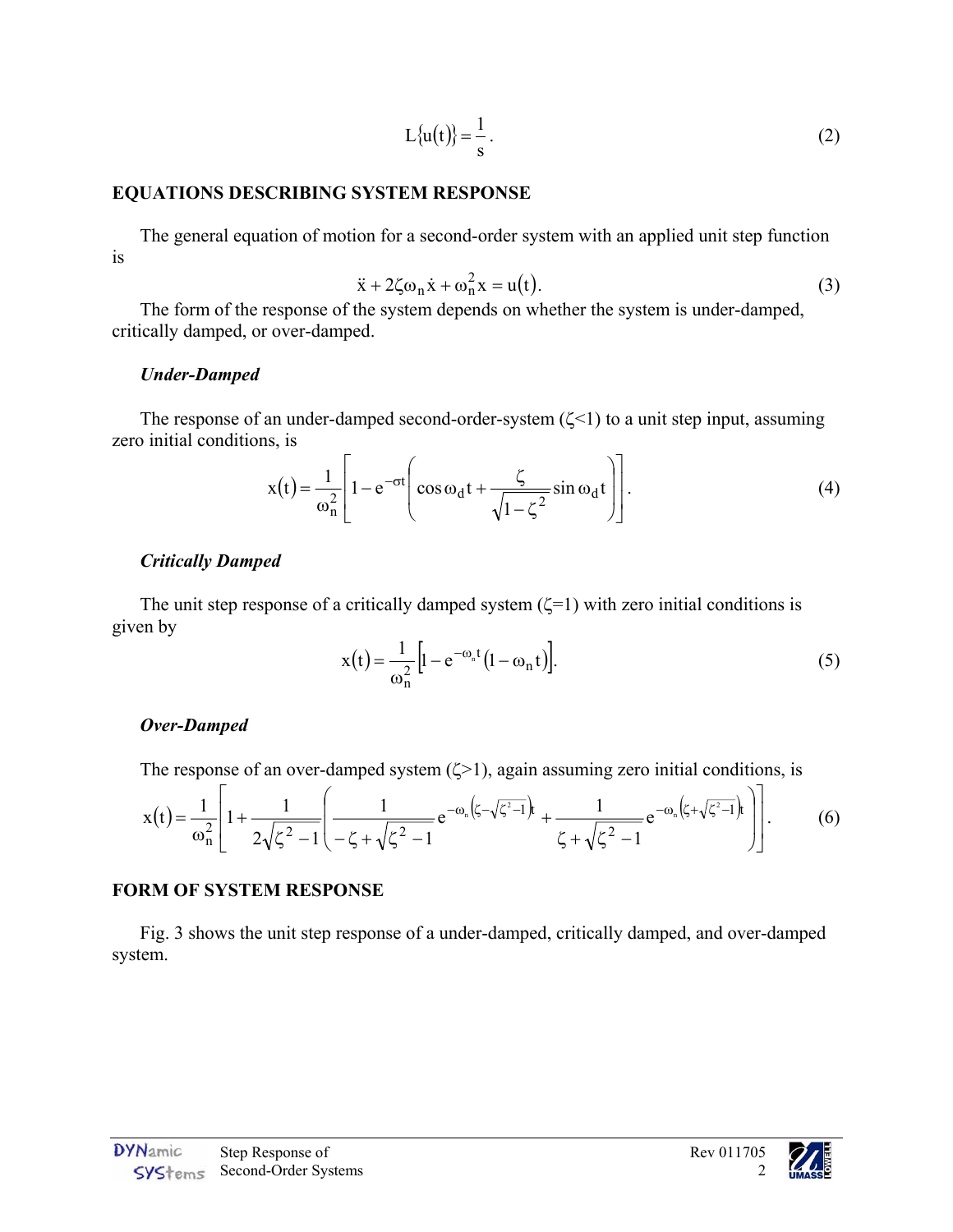

<span id="page-2-0"></span>Fig. 3. Step response for under-damped, critically damped, and over-damped systems.

Table 1 gives the properties of the three systems.

| <b>System type</b>       | <b>Mass</b> |     |      | Table 1. Dailiping ratios for three example systems.<br>  Stiffness   Damping   Damping ratio $(\zeta)$ |
|--------------------------|-------------|-----|------|---------------------------------------------------------------------------------------------------------|
| Under-damped             |             |     |      |                                                                                                         |
| <b>Critically damped</b> |             | 500 | 44.7 |                                                                                                         |
| Over-damped              |             |     | 100  |                                                                                                         |

Table 1. Damping ratios for three example systems.

In [Fig. 3,](#page-2-0) note that the steady-state response is at 0.002, despite the steady state of the forcing function being at 1. The reason for this is clear when the static response is considered. For a simple mass-spring system, the displacement is given by

$$
x = \frac{F}{k} \tag{7}
$$

where F is the applied force and k is the spring stiffness. As the damping only applies a force when the system is in motion, [\(7\)](#page-2-1) can be used when considering the static displacement of the system. Clearly, the displacement of the system is scaled by the spring stiffness. Therefore, for a unit load on a system with a spring stiffness of 500, the static displacement would be

$$
\frac{1N}{500\,\mathrm{N/m}} = 0.002\,\mathrm{m} \,. \tag{8}
$$

Despite a unit force being applied, the steady state deflection is only 1 if  $k = 1$ .

# **CALCULATING RESPONSE IN SIMULINK**

A simple Simulink model, like that shown in [Fig. 4,](#page-3-0) can be used to find the step response of a second-order system.

<span id="page-2-2"></span><span id="page-2-1"></span>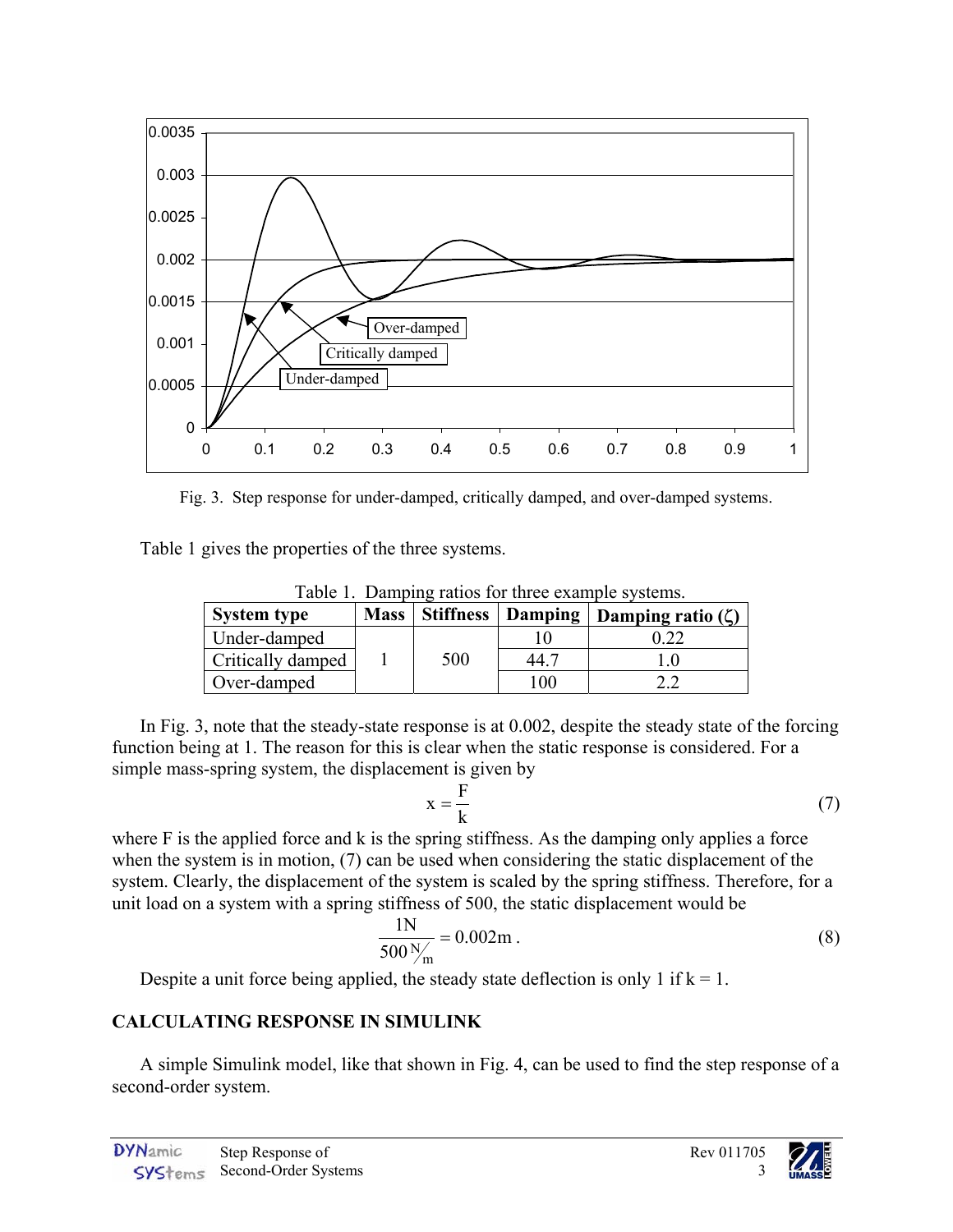<span id="page-3-0"></span>

Fig. 4. Simulink model to determine step response.

Construct the model shown in [Fig. 4,](#page-3-0) using the values given in Table 2. These are the same values as for the system discussed above, whose response is given in [Fig. 3.](#page-2-0) In this example, and the one using MATLAB, the value for damping used produces an underdamped system. Try varying the damping value and seeing the change in the response.

| $10000$ $\mu$ . Thugu upon in Dhinamin modol. |                   |              |  |  |
|-----------------------------------------------|-------------------|--------------|--|--|
| <b>Step block</b>                             | Step time         |              |  |  |
|                                               | Initial value     |              |  |  |
|                                               | Final value       |              |  |  |
| Mass gain block                               | Gain              |              |  |  |
| Damping gain block                            | Gain              | 10           |  |  |
| Stiffness gain block                          | Gain              | 500          |  |  |
| <b>Integration blocks (both)</b>              | Initial condition | $\mathbf{0}$ |  |  |

Table 2. Values used in Simulink model.

Double-click on the displacement scope block to bring up the plot of the system response.



Fig. 5. System response found from Simulink model.